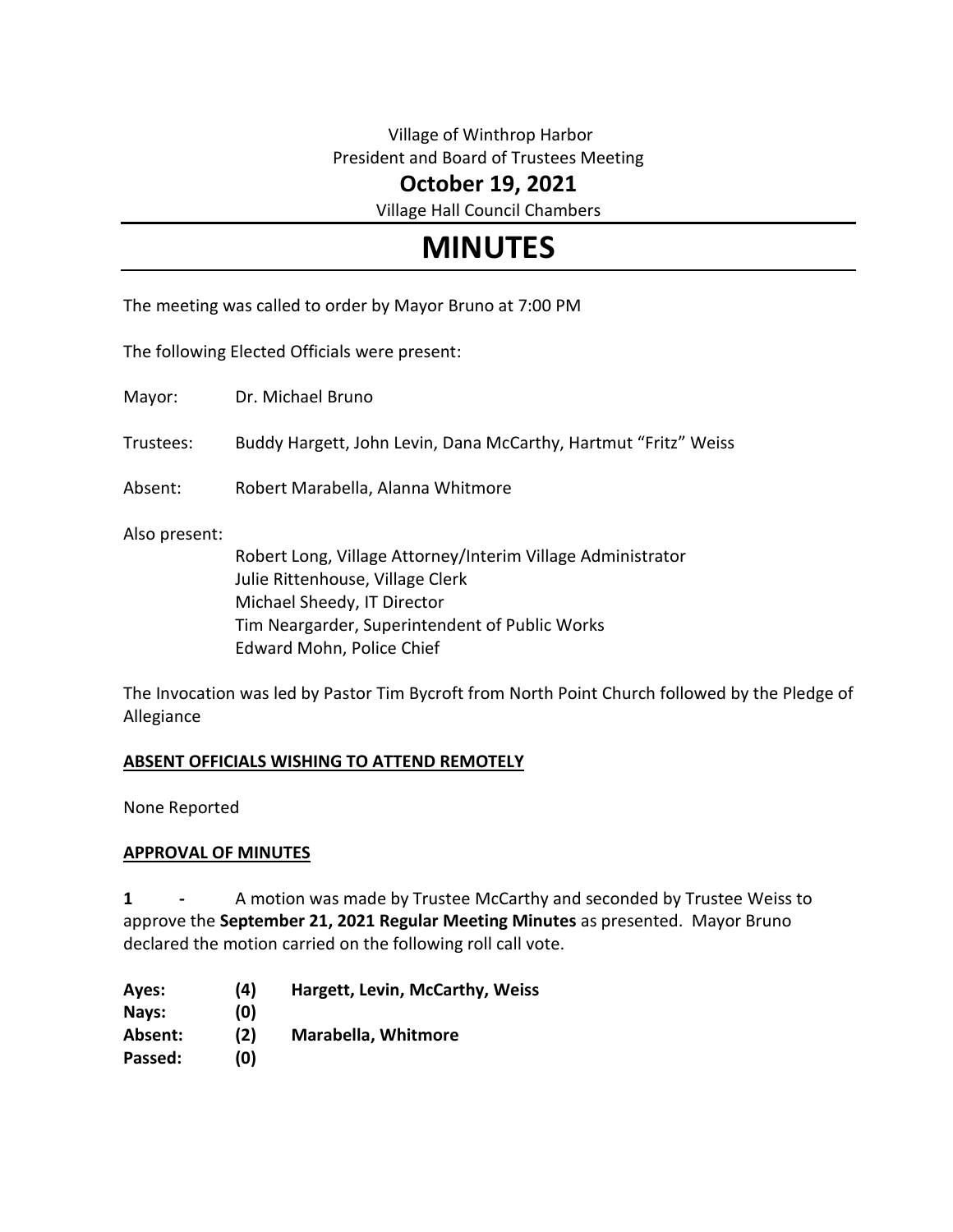## Virtual - Regular Board Meeting Minutes 10/19/21

**2 -** A motion was made by Trustee McCarthy and seconded by Trustee Levin to approve the **October 5, 2021 Committee of the Whole Meeting Minutes** as presented. Mayor Bruno declared the motion carried on the following roll call vote.

| Ayes:   | (4) | Hargett, Levin, McCarthy, Weiss |
|---------|-----|---------------------------------|
| Nays:   | (0) |                                 |
| Absent: | (2) | <b>Marabella, Whitmore</b>      |
| Passed: | (0) |                                 |

**3 -** A motion was made by Trustee Weiss and seconded by Trustee McCarthy to approve the **October 7, 2021 Committee of the Whole Meeting Minutes** as presented. Mayor Bruno declared the motion carried on the following roll call vote.

| Ayes:   | (4) | Hargett, Levin, McCarthy, Weiss |
|---------|-----|---------------------------------|
| Nays:   | (0) |                                 |
| Absent: | (2) | <b>Marabella, Whitmore</b>      |
| Passed: | (O) |                                 |

## **MAYOR'S REPORT**

**First Reading of a Draft Ordinance Amending §110.31 of the Municipal Code of Winthrop Harbor Modifying the Hours and Size Regulations for Package Liquor Sales**

**4 -** A motion was made by Trustee Levin and seconded by Trustee Weiss to accept the reading into record of **The First Reading of a Draft Ordinance Amending §110.31 of the Municipal Code of Winthrop Harbor Modifying the Hours and Size Regulations for Package Liquor Sales.** Mayor Bruno declared the motion carried on the following roll call vote.

Trustee McCarthy asked if we had data on the airplane size bottles being sold for immediate consumption. He doesn't want to change something for businesses if we don't have a good reason. Trustee McCarthy said he definitely agrees with the hours. Chief Mohn said there is no data. We have found the bottles continuously outside on the ground. Multiple times we have stopped people under the influence of alcohol. It's what we (the Police) have encountered on a regular basis. Trustee Hargett said the point was brought to light during the Vision Meeting. Trustee Hargett said Attorney Long indicated, when we talked about revising the code, having the hours slightly changed, it makes sense. Trustee Hargett said it's a positive change to make to the liquor code. Mayor Bruno said other municipalities around us, stop selling alcohol at midnight. Mayor Bruno would like to be in compliance with other communities. Mayor Bruno said he supports this ordinance.

| Ayes:   | (4) | <b>Hargett, Levin, McCarthy, Weiss</b> |
|---------|-----|----------------------------------------|
| Nays:   | (0) |                                        |
| Absent: | (2) | <b>Marabella, Whitmore</b>             |
| Passed: | (0) |                                        |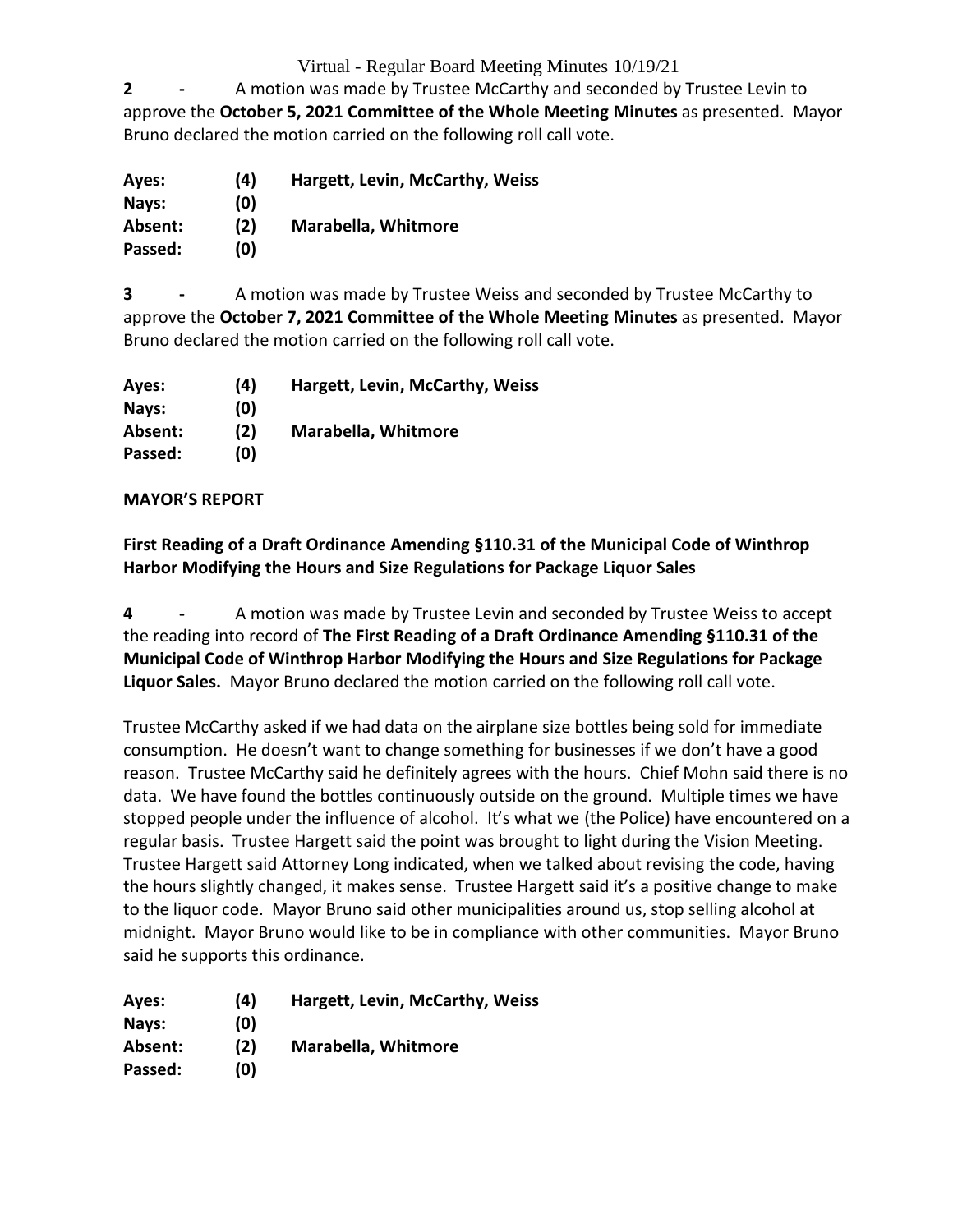#### Virtual - Regular Board Meeting Minutes 10/19/21

## **Oath of Office for Jonathan Triplett – Promoting him to the Position of Police Sergeant**

Police Chief, Ed Mohn, gave a short description of Jonathan Triplett's, bio.

Mayor Bruno then gave the Oath of Office to Johnathan Triplett, promoting him to the Positing of Police Sergeant.

Jonathan Triplett's son then pinned his Sergeants badge on him.

Mayor Bruno said that Sergeant Triplett is taking Sergeant Willet's spot on the Police Pension Fund. Thanked him for taking on that spot and hopes he's there for many years to come.

## **RESOLUTION 2021-R-18 An Appointment Resolution Appointing Jenna Sanchez as Recreation Advisory Board Committee Member**

**5 -** A motion was made by Trustee Weiss and seconded by Trustee McCarthy to approve **Resolution 2021-R-18** as presented. Mayor Bruno declared the motion carried on the following roll call vote.

| Ayes:   | (4) | Hargett, Levin, McCarthy, Weiss |
|---------|-----|---------------------------------|
| Nays:   | (0) |                                 |
| Absent: | (2) | <b>Marabella, Whitmore</b>      |
| Passed: | (0) |                                 |

• On Tuesday, October 26<sup>th</sup> we will be having the interviews for the next Village Administrator. There are 4 in-person candidates and 2 Zoom candidates, which will be done on Thursday, October 28<sup>th</sup>. There is a panel doing the interviews. They are, Mayor Bruno, Marc Huber (Village Administrator from Beach Park), Trustee Hargett and Trustee Whitmore. It will be an open meeting and will be posted. Tuesday will be 8-9, 10-11, 12-1 and 2-3. Residents are welcome to come and listen. The panel will be asking the questions but it will not be open for the residents to ask questions.

## **VILLAGE ADMINISTRATOR'S REPORT**

- Interim Village Administrator, Bob Long, said the Vision Meetings took up a significant amount of time. Working with Staff to give you presentations about where we are and a whole range of services the Village provides as well as it's needs and where the future is taking us. Bob said he's working on his version of a financial vision, that he will be bringing to the Board on November 2<sup>nd</sup> at 6pm. Pat's been helping him to work through the numbers. Bob said he thinks the information will be insightful and a picture of the Village in a way you've never looked at it.
- The Departments are doing an absolutely excellent job helping the citizens with some interesting problems.

## **CLERK'S CORRESPONDENCE**

Clerk Rittenhouse announced the Trick or Treat Hours as October 31 $st$ , 2021 from 4-7pm.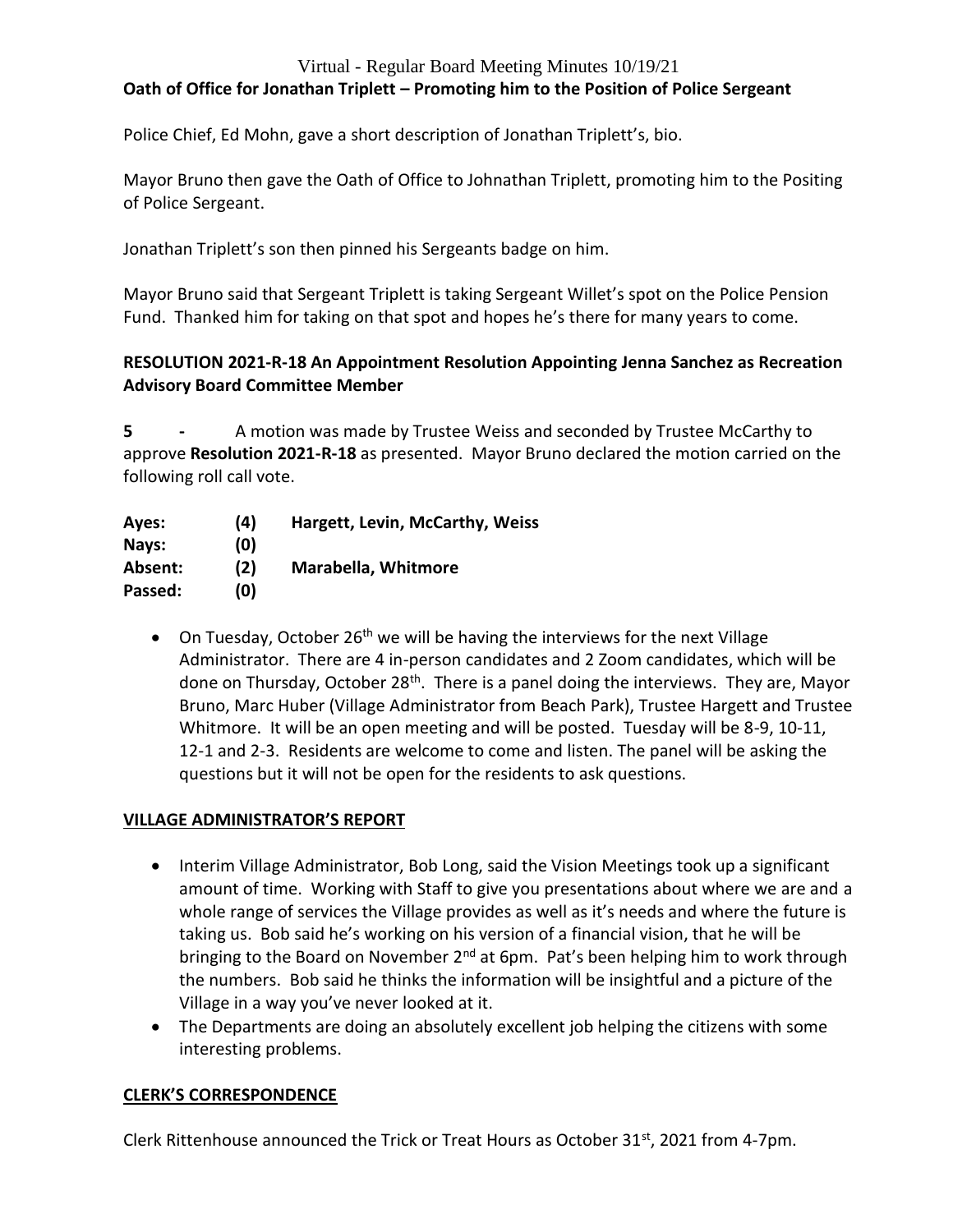#### **OLD BUSINESS**

None Reported

#### **NEW BUSINESS**

#### **Accounts Payable Warrant**

**6 -** A motion was made by Trustee Hargett and seconded by Trustee Weiss to approve **Accounts Payable Warrant W2021-7** in the amount of **\$282,860.54**. Mayor Bruno declared the motion carried on the following roll call vote.

**Ayes: (4) Hargett, Levin, McCarthy, Weiss Nays: (0) Absent: (2) Marabella, Whitmore Passed: (0)**

#### **PUBLIC COMMENT**

Parthiv Sheth – Harbor Food & Liquor – 644 Sheridan Road – Received the letter regarding changing the Ordinance for the Liquor License Hours. We are fine with the Liquor hours. This will not affect us. We are a family business with 4 liquor stores and 2 bars in Lake County. We think it should be safe, so we are ok with the hours. Eliminating the 50ml and the 200ml would be 15% of our business. We've never had an underage sale or intoxicated person. Mr. Sheth asked the Board to reconsider looking into the Size Matter one more time. In Waukegan they have only eliminated the minimum sizes at the gas stations. The issue that the Police Chief was saying about the bottles being thrown out, if you come to the parking lot now you will see soda cans. It's just a habit of people not cleaning up after themselves. He would like it to be considered by type of businesses not across the board. Attorney Long said Waukegan has a separate classification of license which we do not have. Mr. Sheth said if you give a time frame of only 2 months, we will be sitting on more than at \$25K-\$40K worth of inventory. Just wanted to bring this to the Boards attention.

Jairose Pathiyil – Mobil Gas Station – 847 Sheridan Road – We don't have a problem with the hours. The issue is with the small bottle stock. 2 months- time is not enough time. The supplier will not take the stock back. We are requesting that the Board gives us 3-4 months to sell the stock we have. After that we are ok with it. We also want the gas station to be safe.

Rich Coombe – V.F.W. – 1112 Sheridan Road – Mr. Coombe said the V.F.W. sells small bottles of wine. Will this affect us? Attorney Long told Mr. Coombe that it only affects the sales of "spirits" (distilled products) so wine and beer do not fall within "spirits".

Trustee Hargett asked the Police Chief if he had any concerns on the PD side. Chief Mohn, said no. Chief Mohn said as far as letting them deplete their stock, I think that's just good business.

#### **UNFINISHED BUSINESS**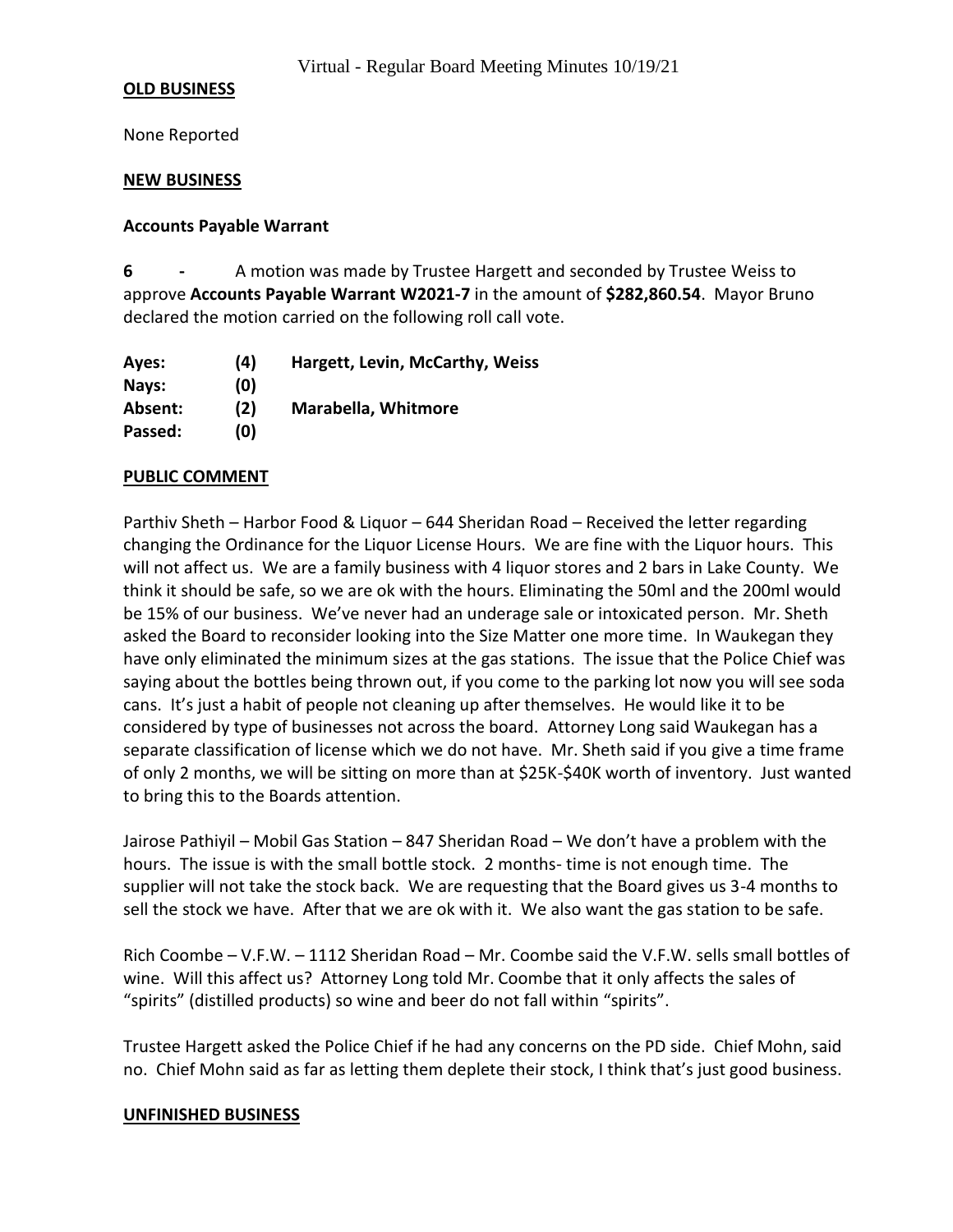Trustee McCarthy

- Congratulations to Sergeant Triplett on his promotion.
- Thank you to all Department Heads for their presentations at the Committee of the Whole Meetings.

 Thank you to Mr. Long for the work he did in putting the Vision Sessions together. Trustee Hargett

- Thank you to all of the Department Heads. There were a lot of meetings, information they pulled together and a lot of questions. It was incredibly helpful.
- Prayer's to the Marabella Family and to Trustee Marabella.

Trustee Weiss

- Congratulations Jonathan Triplett. He's also a great CCW teacher.
- Thanked the Department Heads for their presentations. It was very informative.

Trustee Levin

- Congratulations to Sergeant Triplett
- Prayers to the Marabella Family.

Mayor Bruno

- Told Mrs. Marabella the prayer tonight would be for Rob.
- The Department Heads had amazing presentations. Very impressed.
- Congratulations to Sergeant Triplett

Superintendent of Public Works, Tim Neargarder

- Update on the Street Rehabilitation Project. Concrete should start being poured this week.
- Patching Program that NP Paving did, is complete. Also included was the Fire Station apron.
- $\bullet$  LCDOT is doing their ADA Ramp project on 9<sup>th</sup> Street.
- Resurfacing Project on Russell Road is almost done.
- LCDOT is hosting a virtual public information meeting to discuss the proposed study of Russell Road intersections at Kilbourne, Kenosha Road and Lewis Ave. Through the planning phase, it is determined the preferred design includes installing round-a-bouts. The virtual meeting is Thursday, October 21<sup>st</sup> from 5-7pm. You can get the link to the meeting on the Lake County web-site.
- IDOT's project on Sheridan Road is in the final stages.

## **ADJOURNMENT**

**7** - A motion was made by Trustee Weiss and seconded by Trustee Levin to adjourn the meeting. Mayor Bruno declared the meeting adjourned at 7:40p.m. on the following roll call vote.

| Ayes:   | (4) | Hargett, Levin, McCarthy, Weiss |
|---------|-----|---------------------------------|
| Nays:   | (0) |                                 |
| Absent: | (2) | <b>Marabella, Whitmore</b>      |
| Passed: | (0) |                                 |